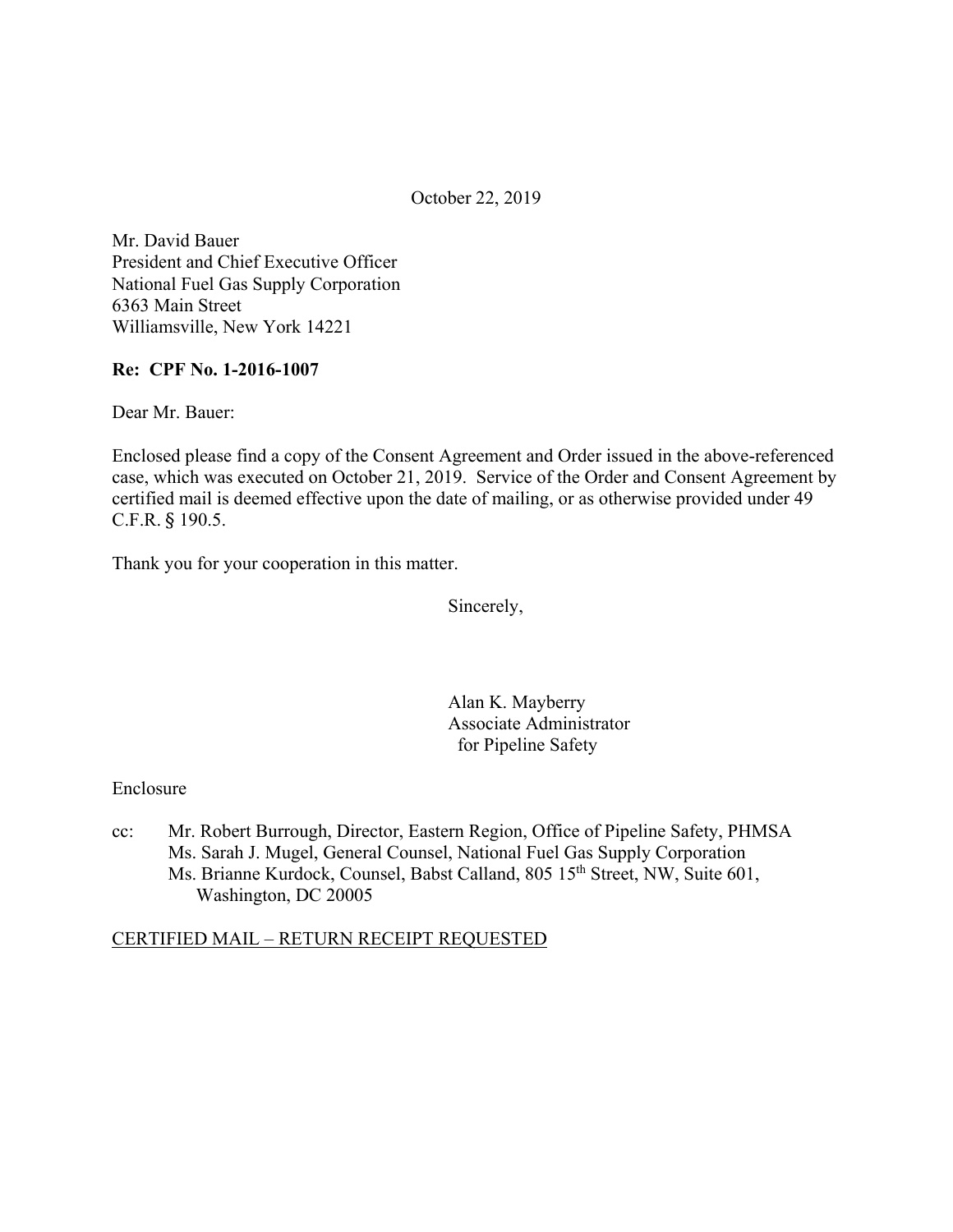## **U.S. DEPARTMENT OF TRANSPORTATION PIPELINE AND HAZARDOUS MATERIALS SAFETY ADMINISTRATION OFFICE OF PIPELINE SAFETY WASHINGTON, DC 20590**

**)** 

**)** 

**)** 

**)** 

**In the Matter of ) National Fuel Gas Supply Corporation, ) CPF No. 1-2016-1007 Respondent. )** 

 $\overline{a}$ 

## **CONSENT AGREEMENT AND ORDER**

From June 3, 2014, to September 16, 2015, pursuant to Chapter 601 of Title 49 of the United States Code, a representative of the Pipeline and Hazardous Materials Safety Administration (PHMSA), Office of Pipeline Safety (OPS), inspected the corrosion control records for National Fuel Gas Supply Corporation's (National Fuel or Respondent) interstate gas pipeline facilities in Pennsylvania.

As a result of this inspection, the Director, Eastern Region, OPS (Director), issued, by letter dated October 17, 2016, a Notice of Probable Violation and Proposed Compliance Order (Notice) to National Fuel. A copy of the Notice is attached hereto as Appendix A. In accordance with 49 C.F.R. § 190.207, the Notice proposed finding that National Fuel had violated 49 C.F.R. § 192.465(a) by failing to determine whether its interstate gas pipelines in Pennsylvania were operated in accordance with the requirements of 49 C.F.R. § 192.463(a). PHMSA did not propose a civil penalty for this item, but proposed requiring National Fuel to take various remedial actions to correct the alleged violation.

National Fuel responded to the Notice by letter dated December 16, 2016 (Response). Respondent requested an in-person meeting with the Director to discuss the terms of the Proposed Compliance Order, or, in the alternative, an administrative hearing. On June 29, 2017, National Fuel withdrew its request for an administrative hearing following an agreement by PHMSA and National Fuel (collectively, Parties) to settle this matter via an administrative consent agreement and order (Agreement) pursuant to 49 C.F.R. § 190.219. Having agreed that settlement of this proceeding will avoid further administrative proceedings or litigation, pursuant to 49 C.F.R. Part 190, and upon consent and agreement, the Parties hereby agree as follows:

### **A. General Provisions**

1. Respondent acknowledges that its interstate pipelines in Pennsylvania and New York are subject to the jurisdiction of the Federal Pipeline Safety Laws, 49 U.S.C. 60101, *et seq.*, and the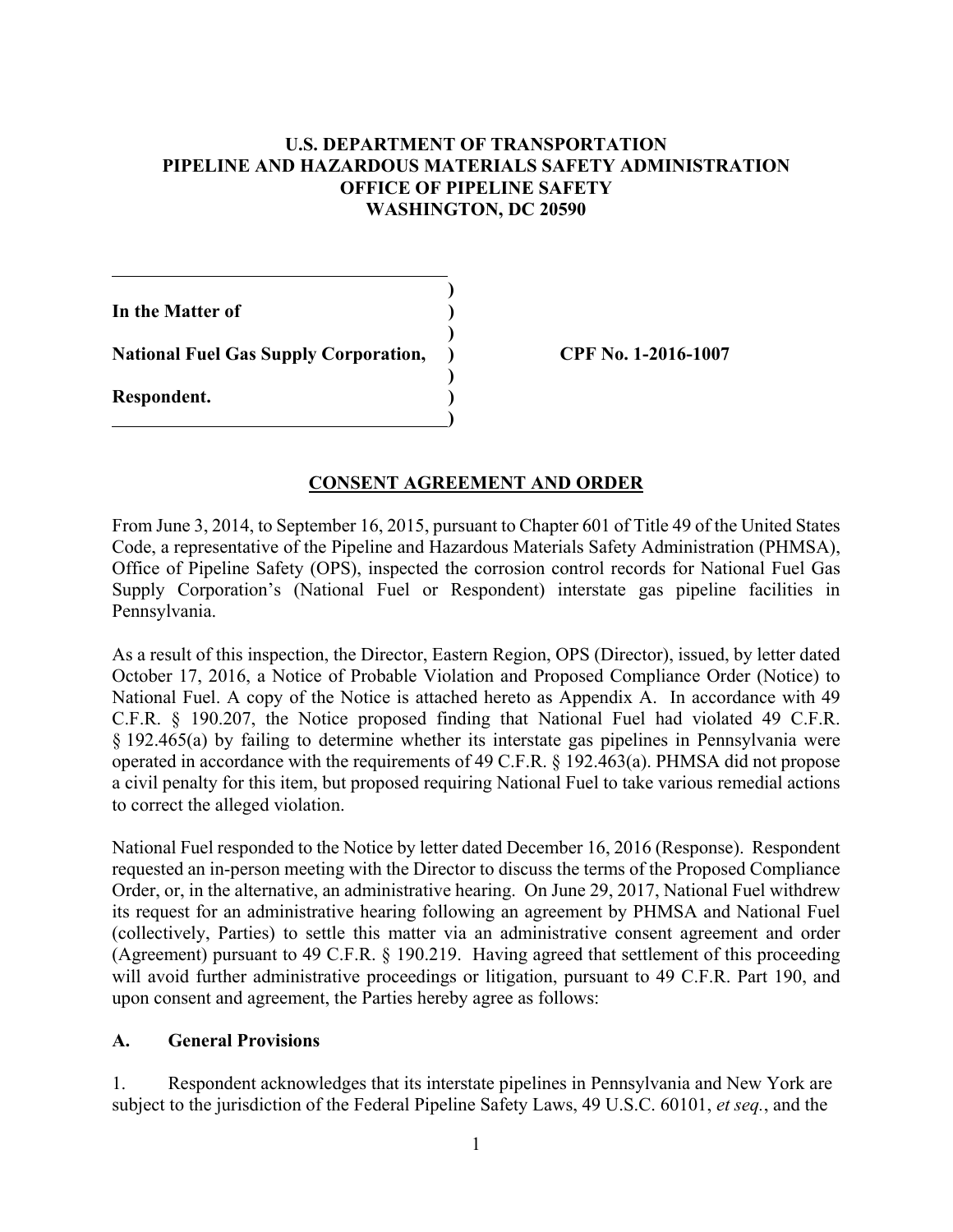regulations and administrative orders issued thereunder. Respondent acknowledges that it received proper notice of PHMSA's action in this proceeding and that the Notice states claims upon which relief may be granted pursuant to 49 U.S.C. 60101, *et seq.,* and the regulations and orders issued thereunder. As used in this Agreement, the terms "pipeline system" and "pipeline facility" shall be defined as in 49 C.F.R. Part 192.

2. Respondent agrees to complete the actions specified in Appendix B of this Agreement and to abide by the terms of this Agreement. This Agreement does not constitute a finding of violation of any Federal law or regulation and may not be used in any civil or administrative proceeding of any kind as evidence or proof of any fact, fault or liability, or as evidence of the violation of any law, rule, regulation or requirement, except in a proceeding to enforce the provisions of this Agreement.

3. Respondent consents to the issuance of this Agreement and hereby waives any further procedural requirements with respect to its issuance. Respondent waives all rights to contest the adequacy of notice or the validity of this Agreement, including all rights to administrative or judicial hearings, reviews, or appeals.

4. This Agreement shall apply to and be binding upon PHMSA and Respondent, its officers, directors, employees, and its successors, assigns, or other entities or persons otherwise bound by law. Respondent agrees to provide a copy of this Agreement, and the incorporated appendices, to all Respondent's officers, employees, agents, and successors-in-interest whose duties might reasonably include compliance with this Agreement.

5. For all transfers of ownership or operating responsibility of NFG's Pennsylvania and New York interstate pipeline systems, Respondent will provide a copy of this Agreement to the prospective transferee at least 30 days prior to such transfer. Respondent will provide written notice of the transfer to the PHMSA Eastern Regional Director no later than 60 days after the transfer occurs.

6. This Agreement constitutes the final, complete, and exclusive agreement and understanding between the Parties with respect to the settlement embodied herein. The Parties acknowledge that there are no representations, agreements or understandings relating to the settlement other than those expressly contained in this Agreement and its appendices.

 7. Nothing in this Agreement affects or relieves Respondent of its responsibility to comply with all applicable requirements of the federal Pipeline Safety Laws, 49 U.S.C. § 60101, *et seq.*, and the regulations and orders issued thereunder. Nothing in this Agreement alters PHMSA's right of access, entry, inspection, and information-gathering or its authority to bring any enforcement action against Respondent pursuant to the federal Pipeline Safety Laws, the regulations and orders issued thereunder, or any other provision of federal or state law.

8. This Agreement does not waive or modify any federal, state, or local laws or regulations that are applicable to National Fuel or its pipeline systems. This Agreement is not a permit, or a modification of any permit, under any federal, state, or local laws or regulations. Respondent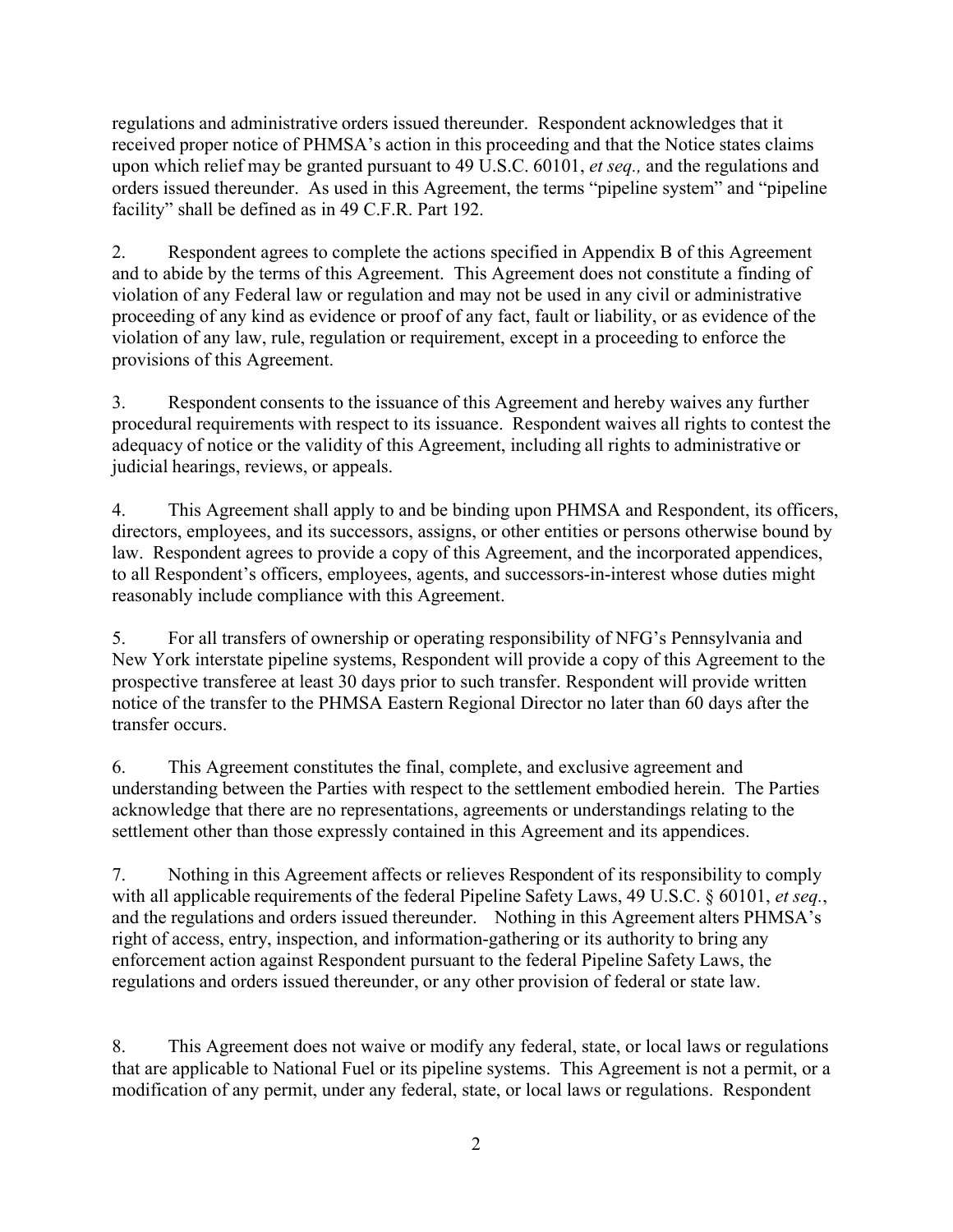remains responsible for achieving and maintaining compliance with all applicable federal, state, and local laws, regulations and permits.

9. This Agreement does not create rights in, or grant any cause of action to, any third party not a party to this Agreement. The U.S. Department of Transportation (DOT) is not liable for any injuries or damages to persons or property arising from acts or omissions of Respondent or its officers, employees, agents, or successors-in-interest in carrying out the work required by this Agreement. Respondent agrees to hold harmless DOT, its officers, employees, agents, and representatives from any and all causes of action arising from any acts or omissions of Respondent or its contractors in carrying out the work required by this Agreement.

# **B. Work to be Performed**

10. Respondent agrees to perform the actions set forth in Appendix B to this Agreement.

11. The Director may grant an extension of time for completion of any of the work to be performed under Appendix B upon Respondent's timely, written request that demonstrates both good cause for an extension and provides sufficient detail to enable the Director to evaluate Respondent's request. A timely request should be submitted at least 30 calendar days prior to the previously-scheduled date on which the work at issue was due to be completed.

12. Respondent agrees to maintain documentation of the costs associated with implementation of the actions specified in Appendix B and agrees to make this information available to PHMSA upon request.

# **C. Review and Approval Process**

13. With respect to any submission by National Fuel under Appendix B of this Agreement that requires the approval of the Director, the Director may: (a) approve the submission, in whole or in part; (b) disapprove the submission on specified conditions; (c) disapprove the submission, in whole or in part; or (d) undertake any combination of the foregoing. In the event of approval in part or upon conditions, National Fuel will proceed to take all actions required by the submission as modified by the Director, subject to Respondent's right to invoke the procedures in Section D (Dispute Resolution) with respect to any conditions identified by the Director. If the Director disapproves all or any portion of a submission, the Director will provide National Fuel with a written notice of the deficiencies. Respondent will correct all deficiencies within the time specified by the Director and resubmit it for acceptance. If Respondent fails to correct the specified deficiencies, the Director may invoke the Dispute Resolution process.

# **D. Dispute Resolution**

14. The Director and Respondent will attempt to informally resolve any disputes arising under this Agreement. If National Fuel and the Director are unable to informally resolve the dispute within 15 business days, the Respondent or the Director may request in writing, within 15 business days thereafter, a written request to the Associate Administrator for Pipeline Safety to resolve the dispute. Respondent and Director are permitted to submit all relevant information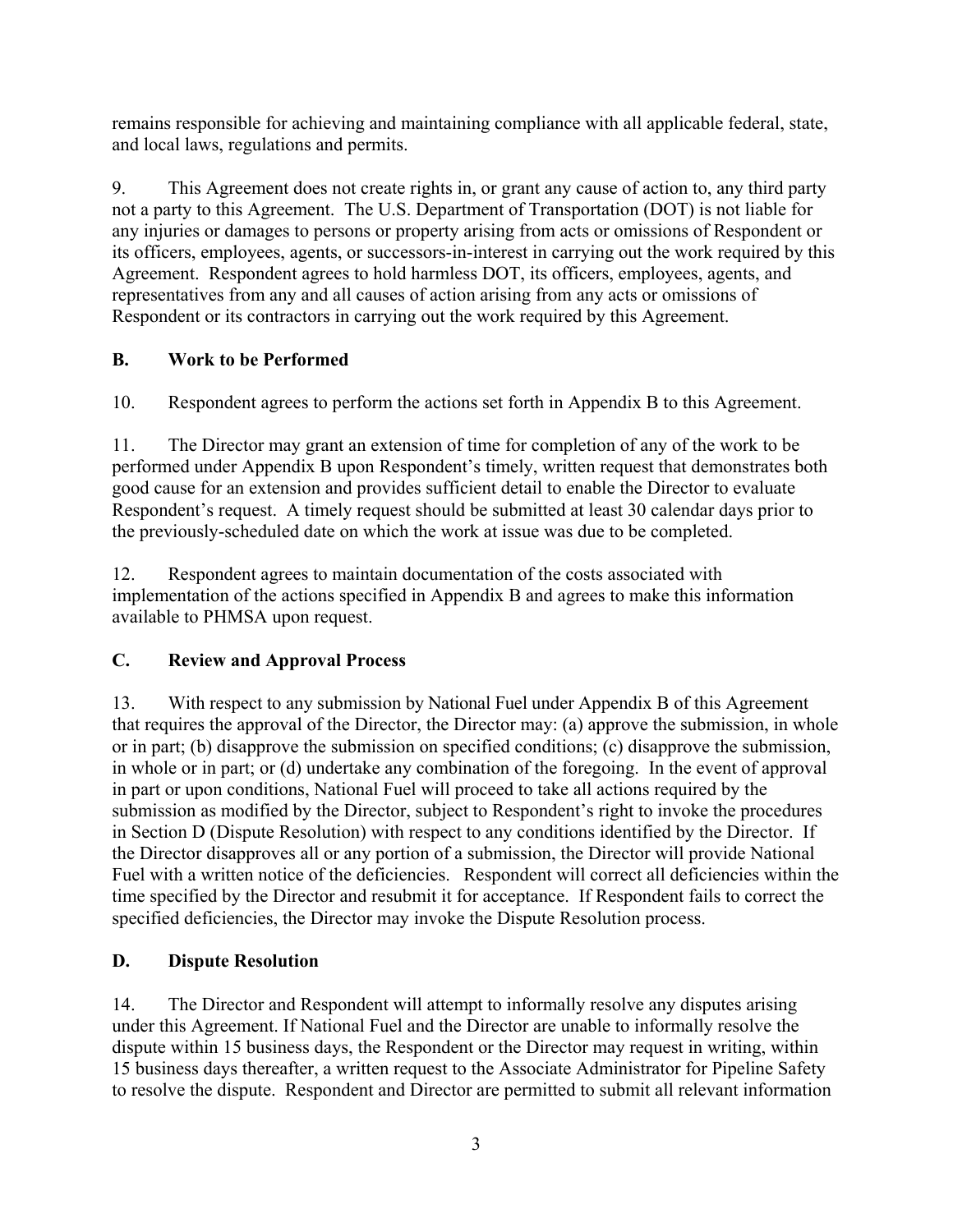concerning the dispute within five business days after the request is made, after which the Associate Administrator will issue a written determination that shall constitute final agency action. The existence of a dispute and PHMSA's consideration of matters placed in dispute shall not excuse, toll, or suspend any term or timeframe for completion of any work to be performed under this Agreement during the pendency of the dispute resolution process, except as agreed by the Director or the Associate Administrator in writing.

## **E. Enforcement**

 Dispute Resolution process, in accordance with decisions of the Associate Administrator. All 15. This Agreement, including the appendices, is subject to all enforcement authorities available to PHMSA under 49 U.S.C. §60101, *et seq.,* and 49 C.F.R. Part 190, including administrative civil penalties under 49 U.S.C. §60122, of up to \$209,002 per violation for each day the violation continues and referral of the case to the Attorney General for judicial enforcement, if PHMSA determines that Respondent is not complying with the terms of this Agreement in accordance with determinations made by the Director, or if appealed under the work plans and associated schedules developed under Appendix B shall be automatically incorporated into this Agreement and are enforceable in the same manner.

# **F. Effective Date and Term**

16. The "Effective Date," as used herein, is the date on which this Agreement is signed by the Parties. Unless otherwise specified, all deadlines for actions required by the Agreement run from the Effective Date.

# **G. Recordkeeping**

17. Respondent agrees to maintain records demonstrating compliance with all requirements of Appendix B for a period of at least five years following completion of all work to be performed. PHMSA will have the right to inspect the records and facilities of National Fuel, or any contractor, agent, or successor-in-interest thereof, upon reasonable notice, to confirm that the compliance terms of this Agreement are being undertaken in conformity with the terms of this Agreement.

# **H. Modification**

 in writing and signed by the Parties. 18. This Agreement may be modified only by the mutual agreement of the Parties as set forth

#### **I**. **I. Termination.**

19. This Agreement will terminate upon the completion of all terms set forth in Appendix B, as determined by the Director. Respondent may request, and PHMSA will provide, written confirmation of the termination of this Agreement. Nothing in this Agreement prevents Respondent from completing any of the obligations earlier than the deadlines provided for herein.